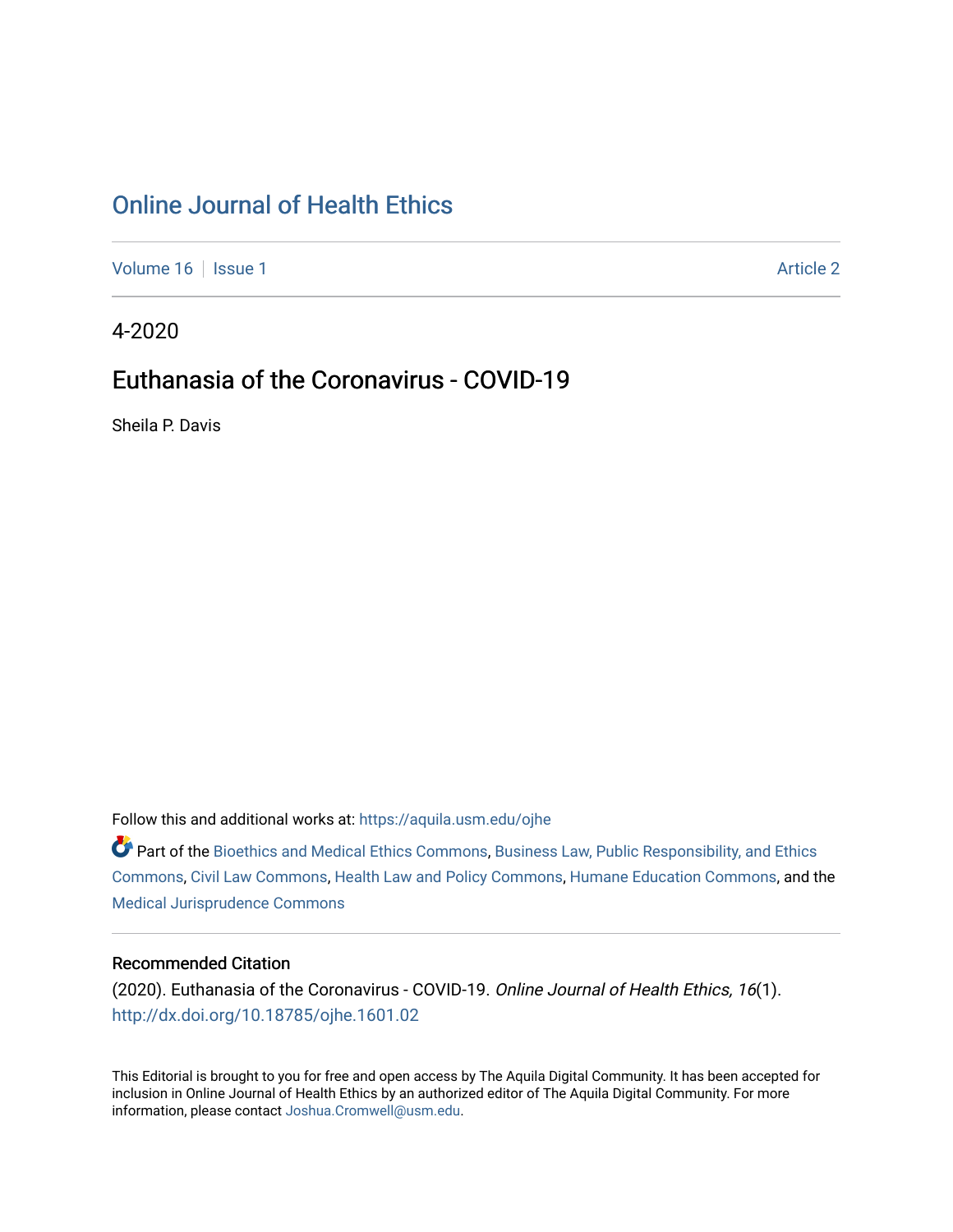## Euthanasia of the Coronavirus - COVID-19

#### Cover Page Footnote

This editorial is done by Dr. Sheila Davis, Editor of the Online Journal of Health Ethics.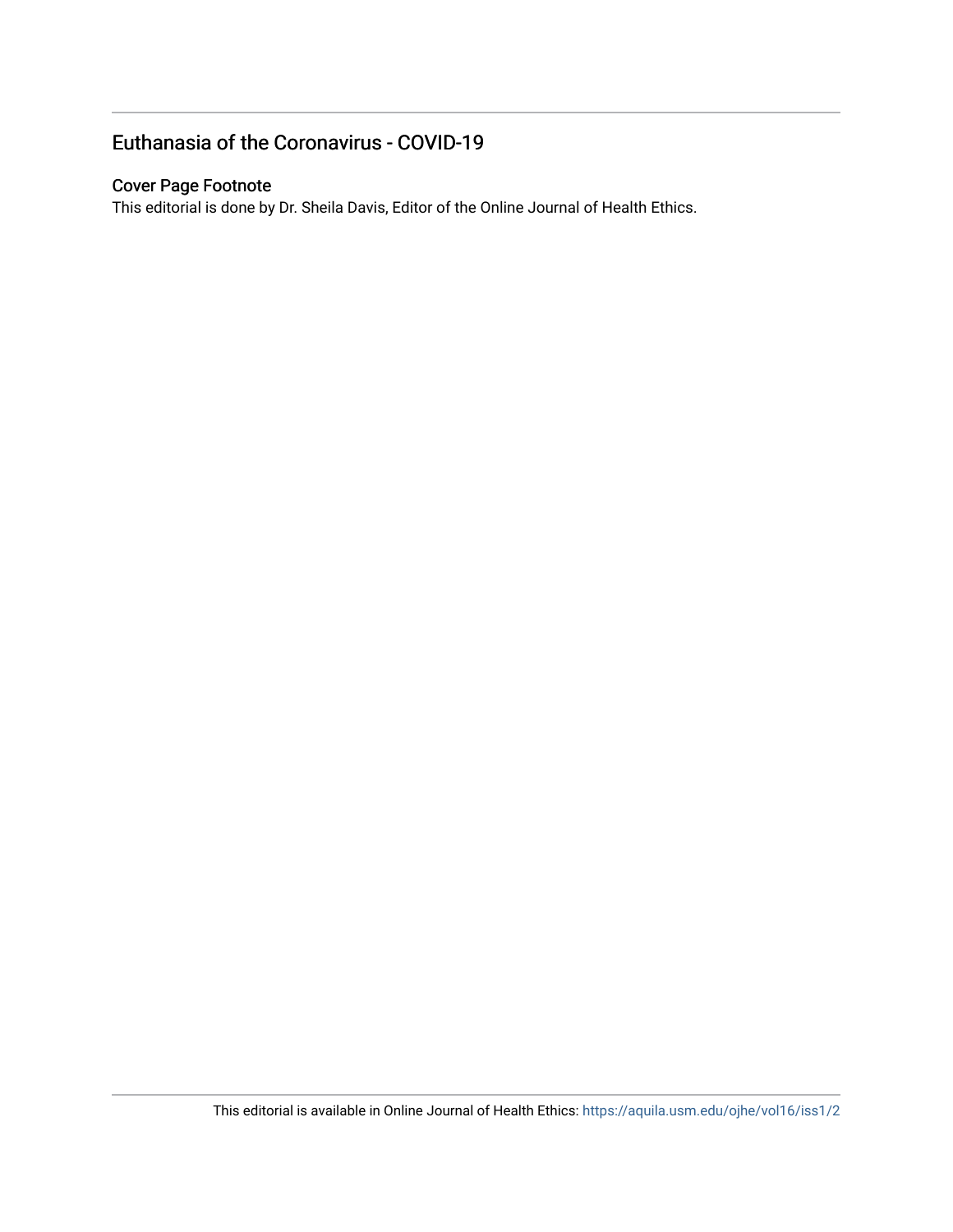### **Euthanasia of The Novel Coronavirus – COVID- 19**

Sheila P. Davis, PhD, FNP-c, FAAN, LSM-BC, Editor

At the time of this editorial, COVID- 19, aka as the Novel Coronavirus, has wrecked havoc and left in its path of destruction, death, unemployment, the instability of nation's economies, misery, uncertainly, despair, and a fear regarding what the *new* tomorrow will look like. And, perhaps more importantly, the question of who will be here tomorrow lingers. Now classified as a pandemic, this virus has resulted in over 1,381,014 cases worldwide with 78,269 deaths to date. Presently, Louisiana and Detroit are emerging as the next hot spot behind New York as the fastest rate of increase for COVID 19 cases in the world. Were the virus or threat thereof not enough, there are well-documented shortages of personal protective equipment (PPE) such as gowns and masks used by healthcare workers. As such, there are growing reports of healthcare workers in some areas wearing as protective gear, trash bags and disposable masks normally worn for one day, being worn for 5 -6 days. Unfortunately, there was a report of the suicide of an Italian nurse who felt that she had infected a number of patients with COVID 19.

How long will this last is the question that all are asking. Economists worry that the nation cannot tolerate a shut down as is currently being experienced. Money is not being exchanged. Shops are closed, recreation parks are closed as well as schools and churches. Countries have closed their borders, and cities and states have ordered citizens to engage in social distancing and not gather in groups of more than 10 people. Wall Street is nervously responding to the stressor related to the virus by record lows. People are losing lots of money!

Early demographic reports of casualties of the virus lulled some young adults into thinking that it was a death sentence of the elderly but not of the young. As such, many flocked to the beaches, parks, and other popular areas for fun and entertainment during their spring break. Immediately afterward, states where the young adults hung out began to experience escalated Covid 19 outbreaks. *New York Times* reported that as of March 18, 2020, nearly 40% of those sick enough to be hospitalized were ages 20 to 54. However, the risk of dying remains significantly higher in older persons.

These data leads one to consider the question of who should be invested in to live and who should be left to die? If both a 20 year old and a 70 year old need a respirator and the resources are limited, this can possibly presents an ethical conundrum. The question begs, who should receive the unit? There are reports that healthcare providers in other countries ravaged by this horrific malady have decided that age 60 is the cut off age for life or for use of resources that can benefit younger patients. According to the National Council on Aging, in America, about 80 percent of older adults have at least one chronic disease and 68 percent have at least two. Well, does that justify the decision to sacrifice the old for the young?